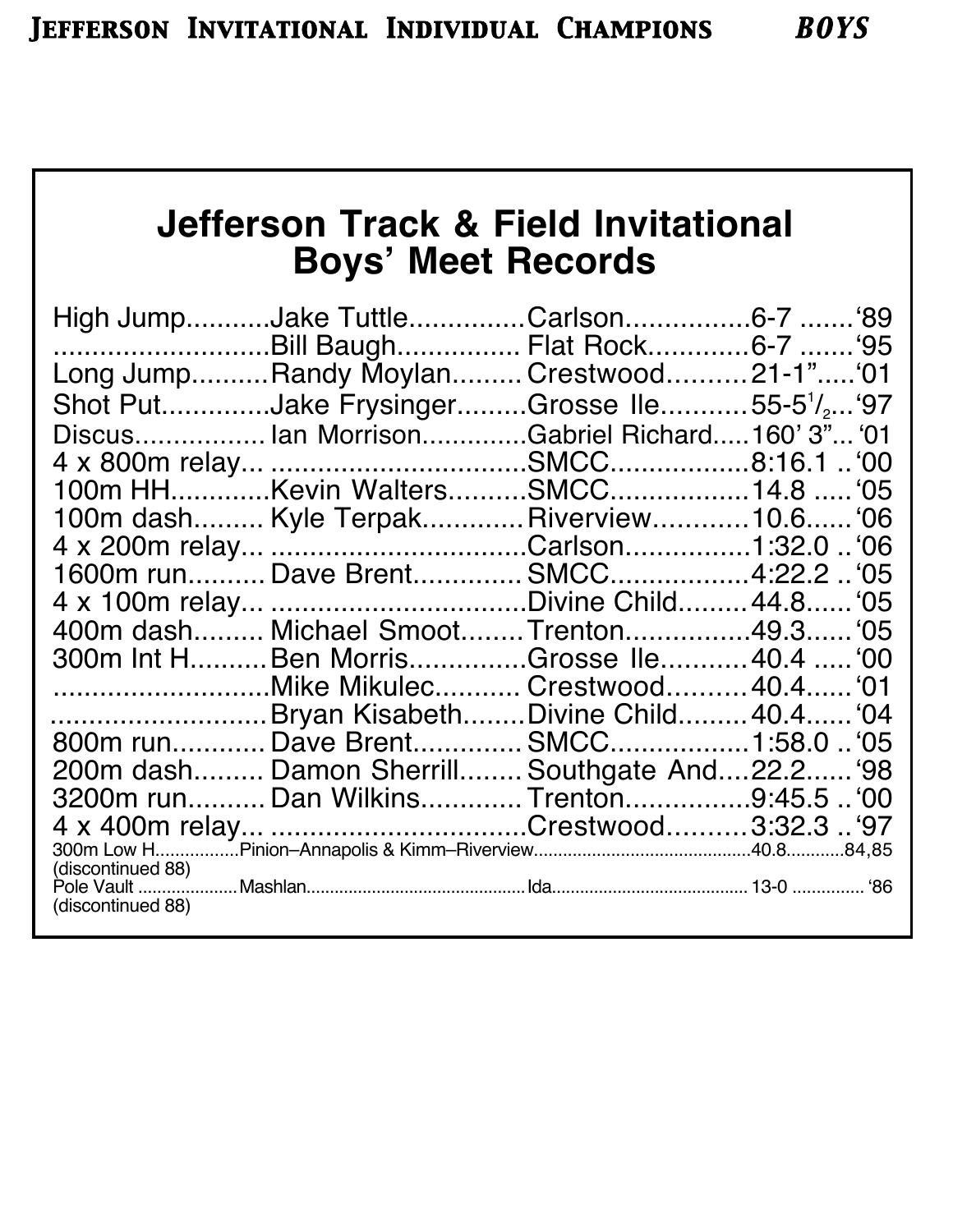## **• 2006 •**

| 4 x 800m Relay. Erie Mason 8:29.9                                                                       |
|---------------------------------------------------------------------------------------------------------|
|                                                                                                         |
| Long JumpN. MillerTre 20-5 1/2"                                                                         |
| 110m H H  S. McNally Tre15.2                                                                            |
| Shot PutL. PughGl47-9                                                                                   |
|                                                                                                         |
| 100m Dash K. Terpak Riv 10.6*                                                                           |
|                                                                                                         |
|                                                                                                         |
| Discus L. PughGl 151-6"                                                                                 |
| 1600m Run W. Dague Jeff4:33.4                                                                           |
| 4x100m Relay. Divine Child  45.5                                                                        |
| 400m Run J. McDonald DC53.0                                                                             |
| 300m Hurdles J. Owes Car 41.0                                                                           |
| 800m Run N. AgostiDC2:04.6                                                                              |
| 200m Run A. BallDC22.9                                                                                  |
| 3200m Run W. Dague Jeff9:58.0                                                                           |
| 4x400m Relay. Carlson3:39.0                                                                             |
|                                                                                                         |
| (Mossing, Griffith, Rodriquez, Russeau)<br>(Owes, Hines, Mullens, Cash)<br>(Owes, Mullens, Cash, Hines) |

## **• 2005 •**

| 4 x 800m Relay.SMCC 8:33.3        |  |
|-----------------------------------|--|
| Long JumpM. Voelz Riv19'9 3/4"    |  |
| 110m H H  K. Walters SMCC 14.8*   |  |
| Shot PutB. PhinezyJef 47' 11 1/2" |  |
|                                   |  |
| 100m Dash K. Terpak Riv 10.9*     |  |
| 4x200 RelayDivine Child  1:34.2   |  |
| Discus B. Phinezy Jef 134-3"      |  |
| 1600m RunD. BrentSMCC4:22.2*      |  |
| 4x100m Relay. Divine Child 44.8*  |  |
| 400m Run M. Smoot Tre49.3*        |  |
| 300m HurdlesK. WaltersSMCC40.8    |  |
| 800m Run D. BrentSMCC1:58.0*      |  |
| 200m Run K. Terpak Riv 22.5       |  |
| 3200m RunT. Horst Tre 10:03.9     |  |
|                                   |  |

**• 2004 •**

| 4 x 800m Relay. Grosse Ile 8:30.3<br>(Radcliffe, Radclifffe, Shields, Pask) |  |
|-----------------------------------------------------------------------------|--|
| Long JumpJ. Warren Car 20'7 1/4"                                            |  |
| 110m H H  L. Carson Wood 15.1                                               |  |
| Shot PutM. LothEM 48' 7 1/2"                                                |  |
| High JumpJ. KipfSMCC 6' 4"                                                  |  |
| 100m Dash R. Richardville Jef 11.4                                          |  |
| 4x200 RelayDivine Child  1:33.9                                             |  |
| (Truax, Mrozowski, Kisabeth, Ball)                                          |  |
| Discus J. Bayer Jef 130-11"                                                 |  |
| 1600m RunD. BrentSMCC4:36.6                                                 |  |
| 4x100m Relay. Divine Child  45.9                                            |  |
| (Truax, Brandi, Ball, Mrozowski)                                            |  |
| 400m Run B. MoldenhauerLW 50.2                                              |  |
| 300m HurdlesB. KisabethDC40.4*                                              |  |
| 800m Run D. BrentSMCC1:59.5                                                 |  |
| 200m Run K. Terpak Riv 22.4                                                 |  |
| 3200m RunJ. HansCrest10:01.7                                                |  |
| 4x400m Relay. Lutheran Westland3:38.3                                       |  |
| (Kehoe, Yapp, Shwartz, Moldenhauer)                                         |  |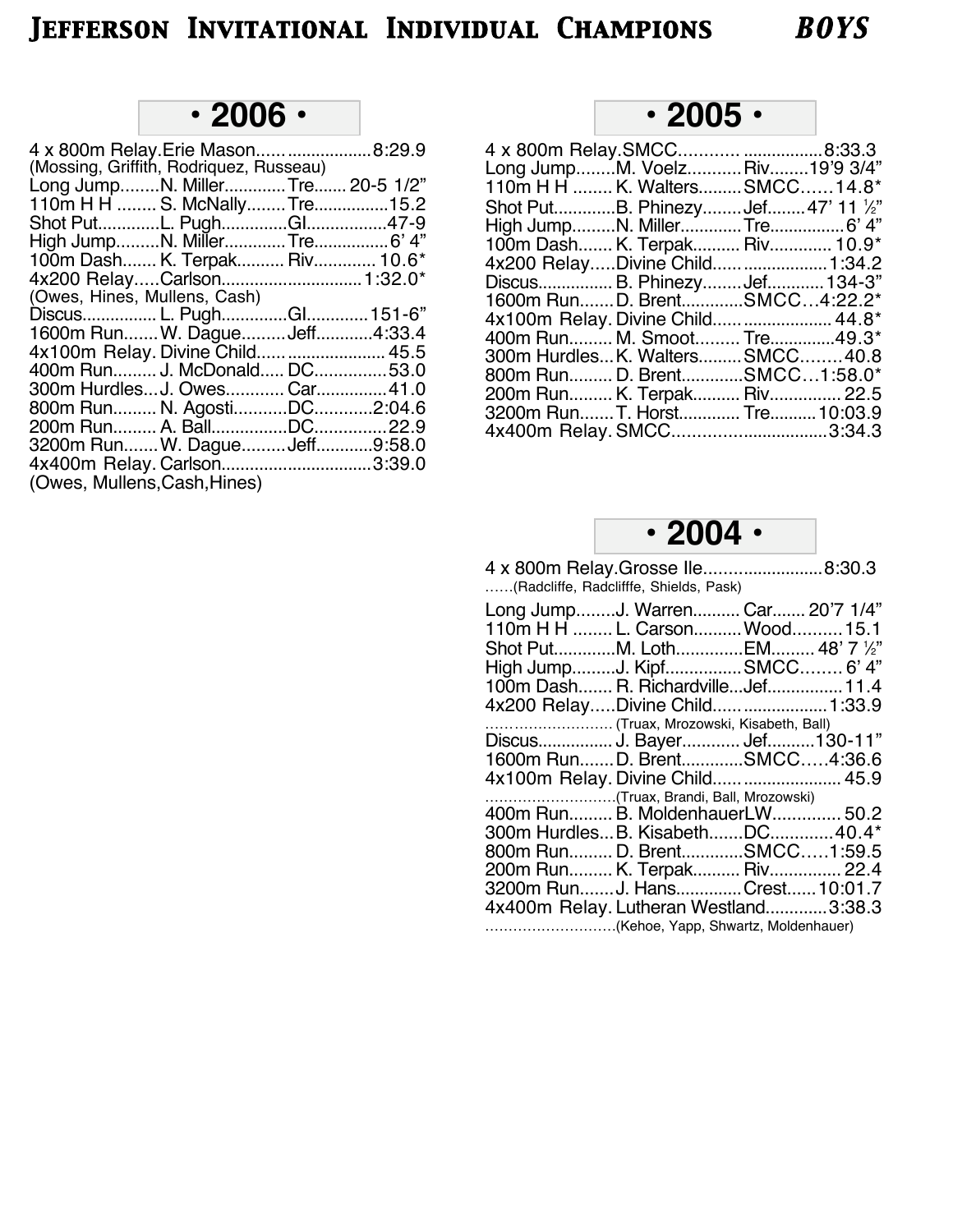## **• 2003 •**

| 4 x 800m Relay. Grosse Ile 8:26.0 |  |
|-----------------------------------|--|
| (Hodge, Balarezo, Pask, Rohloff)  |  |

| Long JumpS. Smith EM 20'0 1/4"         |
|----------------------------------------|
| 110m H H  K. Dombrowski Gl 15.9        |
| Shot PutM. LothEM 47' 8 3/4"           |
| High JumpS. DanzTre 6' 2"              |
| 100m Dash V. StroiaLW10.9*             |
|                                        |
| (Smelter, Everingham, Murdock, Stroia) |
| Discus Z. Church Air 143-0"            |
| 1600m RunJ. HodgeGl4:35.4              |
|                                        |
| 400m Run J. Anderson Air51.9           |
| 300m HurdlesJ. HoggardTre42.2          |
| 800m Run H. RohloffGl2:01.7            |
| 200m Run B. Kahn Tre22.7               |
| 3200m Run J. HodgeGrosse Ile9:56.7     |
|                                        |
|                                        |
|                                        |

### **• 2002 •**

| (Meiring, J. Anderson, Harmseon, R. Rollet) |  |
|---------------------------------------------|--|
| Long JumpR. MoylanCrest20'6"                |  |
| 110m H H  E. DuChene Wood 15.1              |  |
| Shot PutM. LothEM48' 1"                     |  |
| High JumpC. HandleyCar 6' 2"                |  |
| 100m Dash R. Boni Crest11.0                 |  |
| 4x200 RelayWoodhaven 1:34.5                 |  |
|                                             |  |
| Discus C. Fauser Wood139' 4"                |  |
| 1600m Run S.Kallegren Tre 4:38.5            |  |
| 4x100m Relay. Lutheran Westland 46.1        |  |
| 400m Run C. TuckerWood52.7                  |  |
| 300m Hurdles R. Greer LW41.8                |  |
| 800m Run H. RohloffGl2:03.7                 |  |
| 200m Run D.LauraRiv 22.7                    |  |
| 3200m RunS.KallegrenTre 9:51.0              |  |
|                                             |  |
| (Harmsen, Clawson, Horen, J. Anderson)      |  |

## **• 2001 •**

| (Meiring, D. Anderson, Harmsen, J. Anderson) |  |
|----------------------------------------------|--|
| Long JumpR. MoylanCre21'1"*                  |  |
| 110m H H  J. Mason Jeff 15.4                 |  |
| Shot PutN. Meckes LW 51'11"                  |  |
| High JumpS. Bussel EM 6' 4"                  |  |
| 100m Dash C. Gruse Mt. Carmel11.3            |  |
|                                              |  |
|                                              |  |
| 1600m RunJ.Hammerle WH4:28.3                 |  |
| 4x100m Relay. Lutheran Westland 45.0         |  |
| 400m Run D. SherrillSA 51.4                  |  |
| 300m HurdlesM. MikulecCre40.4*               |  |
| 800m Run D. SherrillSGA2:02.0                |  |
| 200m Run C. Gruse Mt.Carmel22.9              |  |
| 3200m Run J.Hammerle WH 10:00.7              |  |
| 4x400m Relay. Airport 3:33.7                 |  |
|                                              |  |

## **• 2000 •**

| 4 x 800m Relay.SMCC 8:16.1*                      |  |
|--------------------------------------------------|--|
| (White,Langton,Blanchette,Myers)                 |  |
| Long JumpB. Morris Gl 20'0 1/2"                  |  |
| 110m H H  B. Morris Gl 15.5                      |  |
| Shot PutN. Meckes LW 46'0 1/2"                   |  |
| High JumpS. Bussel EM 6' 4"                      |  |
| 100m Dash M. ClarkLW11.7                         |  |
|                                                  |  |
| (Dan Hopings, Rangel, Dion Hopings, D. Anderson) |  |
| Discus N. Meckes LW 145'1"                       |  |
| 1600m RunJ. Hammerle WH4:27.5                    |  |
|                                                  |  |
| (Scheller, Insco, Marl, Hodgins)                 |  |
| 400m Run D. Anderson APT 52.2                    |  |
| 300m HurdlesB. Morris Gl 40.4*                   |  |
| 800m Run D. SherrillSGA2:01.8                    |  |
| 200m Run D. Anderson APT 23.0                    |  |
| 3200m RunD. WilkinsTRE9:45.5*                    |  |
| 4x400m Relay. Carlson3:36.0                      |  |
| (Scheller, Freeman, Insco, Marl)                 |  |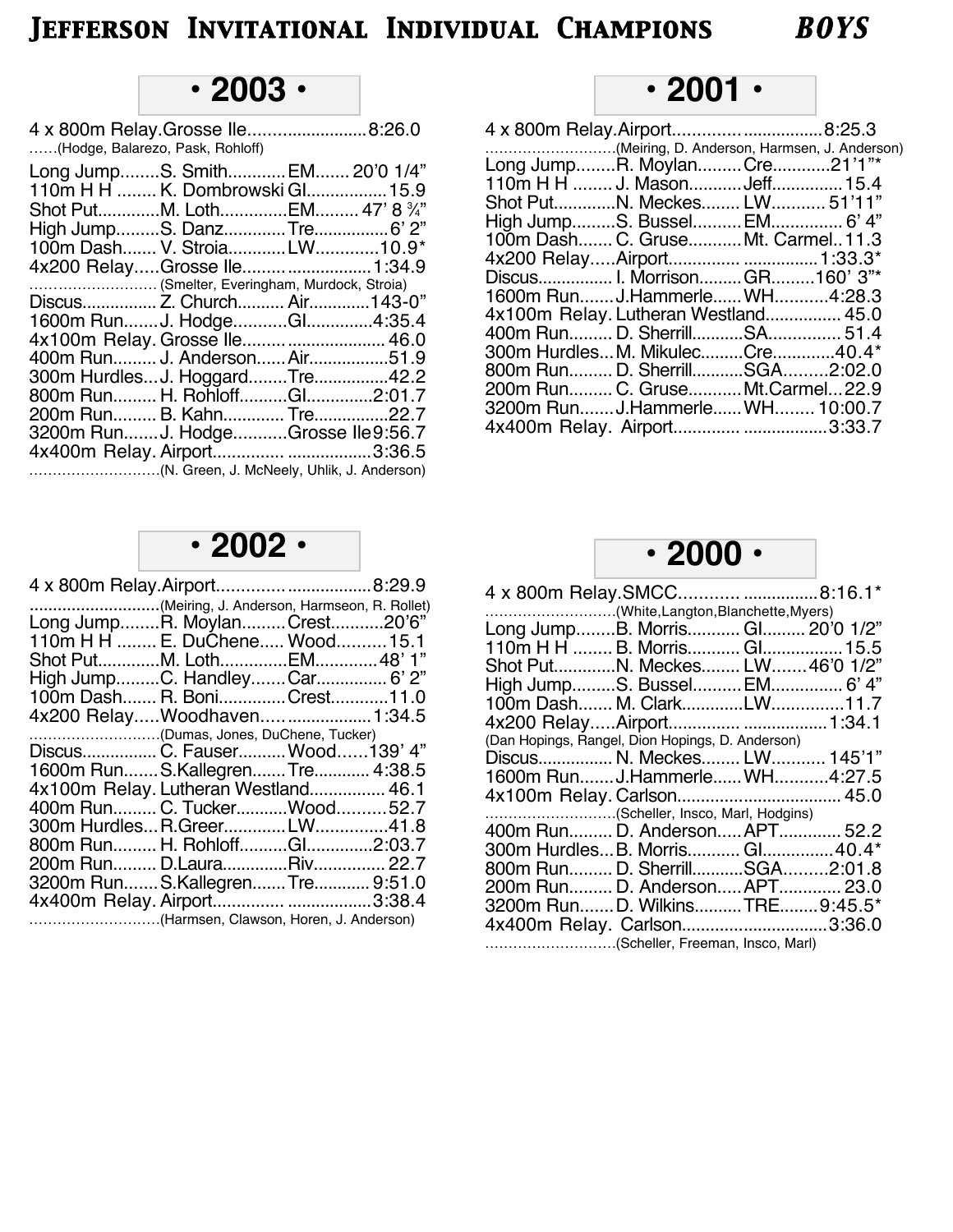## **• 1999 •**

| 4 x 800m Relay. SMCC 8:25.3              |  |
|------------------------------------------|--|
| (White,Lagton,Blanchette,Myers)          |  |
| Long JumpR. Ollinger20'2 1/2"            |  |
| 110m H H  B. Morris Gl 15.8              |  |
| Shot PutK. KleinowJEF 54' 3"             |  |
| High JumpJ. Baldwin IDA6' 0"             |  |
| 100m Dash D. SherrillSGA11.0             |  |
| 4x200 RelayLuthern Western1:36.5         |  |
| Discus D. Fenbert Gl140'7"               |  |
| 1600m Run J.Hammerle WH4:39.0            |  |
|                                          |  |
| 400m Run D. SherrillSGA51.6              |  |
| 300m HurdlesB. Morris Gl41.0             |  |
| 800m Run E. JohnsonWH2:04.3              |  |
| 200m Run D. SherrillSGA22.3              |  |
| 3200m Run P. Roberts TRE 10:04.4         |  |
| 4x400m Relay. Southgate Anderson  3:37.3 |  |
|                                          |  |

# **• 1997 •**

| 4 x 800m Relay. Grosse Ile 8:26.5<br>(Mokhayesh, Loomer, Carbajo, Biesiadecki) |  |
|--------------------------------------------------------------------------------|--|
| Shot PutJ Frysinger GI55' 5'/2"*                                               |  |
| High JumpDeegan ANN6' 2"                                                       |  |
| 110 H HMorrisGl 15.9                                                           |  |
| Long JumpJ Higgins JEF21' 1/4"                                                 |  |
| 100m Dash Vonidrak RIV 11.2                                                    |  |
| 4 x 200m Relay.Crestwood  1:33.8                                               |  |
|                                                                                |  |
| Discus Frysinger Gl 154' 2"                                                    |  |
| 1600m RunMarquezCRE4:33.9                                                      |  |
|                                                                                |  |
| (Madaski, Staelgraeve, Hall, Puszczewicz)                                      |  |
| 400m Run RaymondFR51.0                                                         |  |
| 300m Hurdles Milanovich TRE 41.5                                               |  |
| 800m Run Ebendick LW 2:02.9                                                    |  |
| 200m Run PusczcewiczSMCC.22.7                                                  |  |
| 3200m RunMarquezCRE10:09.4                                                     |  |
| 4 x 400m Relay.Crestwood  3:32.3*                                              |  |
| (R Lee,J Niemczewski,P Lowery,D Loller)                                        |  |

# **• 1998 •**

|                                    | 4 x 800m Relay.Crestwood 8:27.0 |  |
|------------------------------------|---------------------------------|--|
| Long Jump R. Ollinger LW 20'7 1/4" |                                 |  |
| 110m H H  P Lowry CR 15.3          |                                 |  |
| Shot PutJ. DaranyGl47-7            |                                 |  |
| High JumpJ. Baldwin FR 6-0         |                                 |  |
| 100m Dash K Franklin WH 11.2       |                                 |  |
| 4x200 RelayGrosse Ile 1:37.1       |                                 |  |
| (Loomer, Carbajo, Nickels, Sibrel) |                                 |  |
|                                    |                                 |  |
|                                    |                                 |  |
| 1600m RunB TerpakRiv4:31.3         |                                 |  |
| 4x100m Relay. Woodhaven 45.7       |                                 |  |
| (Smith, Franklin, Gamache, Jones)  |                                 |  |
| 400m Run D Sherril SGA50.8         |                                 |  |
| 300m Hurdles P Lowry Cre41.2       |                                 |  |
| 800m Run B Terpak RIV 1:59.4       |                                 |  |
| 200m Run D Sherril SGA22.2*        |                                 |  |
| 3200m Run P Roberts TRE 9:56.8     |                                 |  |
| 4x400m Relay. Crestwood 3:37.0     |                                 |  |

**• 1996 •**

| (Hutchinson, Powell, Heisuer, Adams)   |  |
|----------------------------------------|--|
| 100m Dash Jarvis JEF 11.7              |  |
| 110 H HLowry CRE 16.8                  |  |
| 4 x 200m Relay.Carlson 1:38.4          |  |
|                                        |  |
| Discus Frysinger Gl 132'6"             |  |
| Long JumpNeedhamAIR 19'5"              |  |
| Shot PutFrysinger Gl 50'6"             |  |
| 1600m Run Pippo TRE4:36.1              |  |
|                                        |  |
|                                        |  |
| 400m Run Raymond FR 52.1               |  |
| 300m Hurdles LorimarJEF 43.1           |  |
| High JumpNeedhamAIR6'4"                |  |
| 800m Run Stoker Gl2:04.1               |  |
| 200m Run Jarvis JEF 25.1               |  |
| 3200m Run PiippoTRE.10:09.9            |  |
| 4 x 400m Relay.Lutheran Westland3:38.9 |  |
|                                        |  |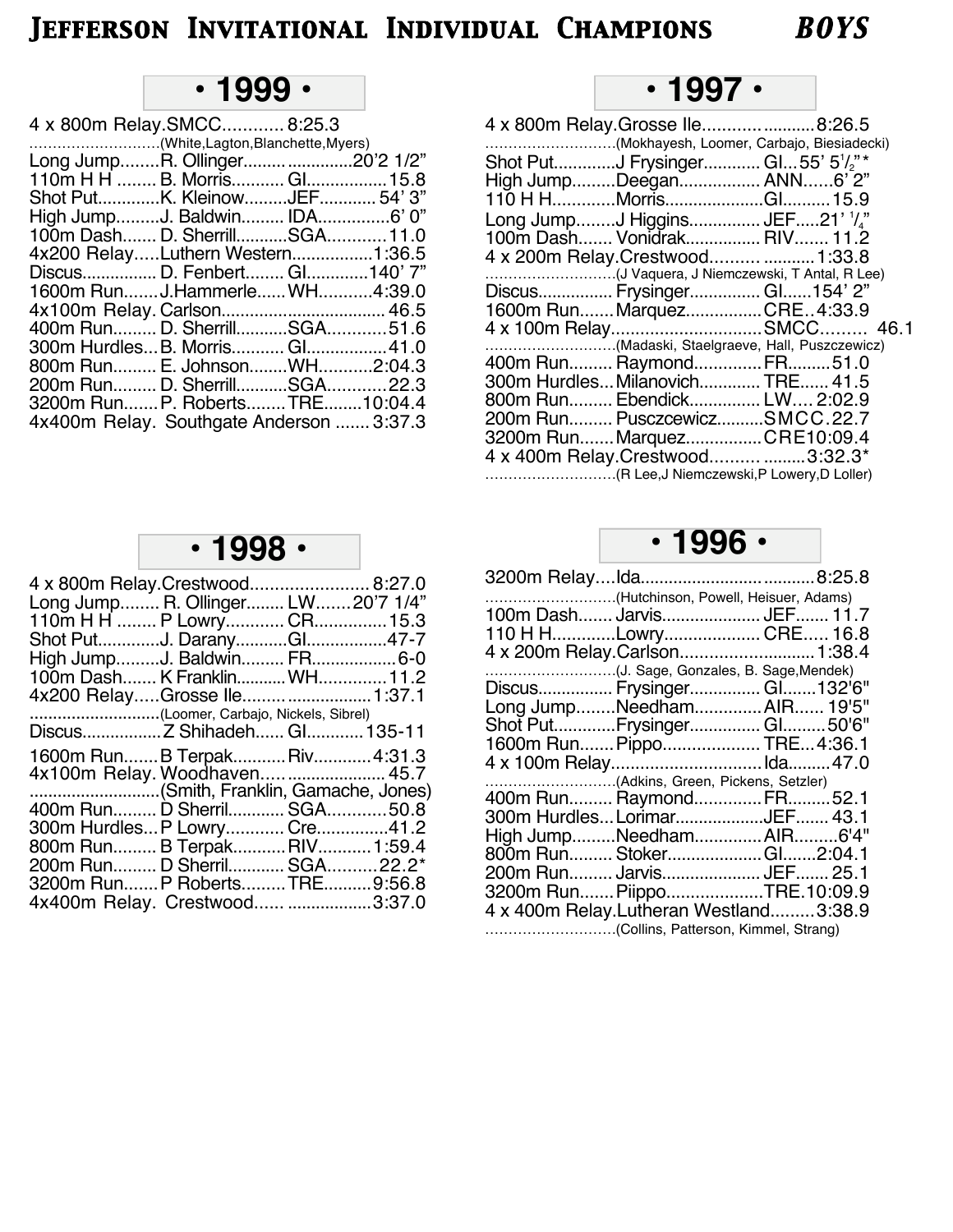## **• 1995 •**

| 4 x 800m Relay. Trenton 8:27.9    |  |
|-----------------------------------|--|
| Shot Put Frysinger Gl 44' 3"      |  |
| High Jump BaughFR 6' 7"*          |  |
| Discus  Decarlo SMCC129' 4"       |  |
| Long Jump StarkeyFR19' 10"        |  |
| 110m HH  Smolka LW15.7            |  |
| 100m Dash  Drake W 11.4           |  |
| 4 x 200m RelayWoodhaven 1:36.5    |  |
| 1600m Run  Polkinghorne LW 4:33.5 |  |
| 4 x 100m RelayWoodhaven 46.1      |  |
| 400m Run RomansGl51.6             |  |
| 300m Hurdles Smolka LW42.6        |  |
| 800m Run Thom SMCC2:03.1          |  |
| 200m Dash  McGee W 23.3           |  |
| 3200m Run Polkinghorne LW10:05.4  |  |
| 4 x 400m Relay.L Westland3:37.9   |  |
|                                   |  |

## **• 1993 •**

| 3200m RelaySMCC8:34.8                                 |  |
|-------------------------------------------------------|--|
| (S Marcero, Thom, McGowan, J Marcero)                 |  |
| High JumpStrok RIV6'4"                                |  |
| Shot PutCrispinCRE46'11"                              |  |
| 100m Dash BurksTC11.6                                 |  |
| 110 High HurdlesStrok RIV 14.9                        |  |
| 4 x 200m RelaysTaylor Center                          |  |
|                                                       |  |
| (Anderson, Winfrey, Brady, Burks)                     |  |
| Long JumpStrok RIV20'11 <sup>1</sup> / <sub>2</sub> " |  |
| Discus Crison CRE 136'2"                              |  |
| 1600m RunJ Marcero SMCC4:32.2                         |  |
| 4 x 100m RelayTaylor Center  45.0                     |  |
| (Anderson, Winfrey, Brady, Burks)                     |  |
| 400m Run JacksonTC52.9                                |  |
| 300m Hurdles StarkRIV 41.3                            |  |
| 800m Run JacksonTC 2:03.8                             |  |
| 200m Run BurksTC23.4                                  |  |
| 3200m RunJ Marcero SMCC9:56.3                         |  |
| 4 x 400m RelayTaylor Center 3:39.3                    |  |
| (Brady, Turcheck, Bray, Jackson)                      |  |

#### **• 1994 •**

| 3200m RelaySMCC8:26.4              |                                             |
|------------------------------------|---------------------------------------------|
|                                    |                                             |
| High JumpB BaughFR 6' 5"           |                                             |
| Discus L DeCarlo SMCC128' 4"       |                                             |
| Long JumpM CookNBH21"/2"           |                                             |
| Shot PutC Zaleski EM42'            |                                             |
| 110 H HJ KuntzGl 16.4              |                                             |
| 100m Dash A MacZugaSMCC.11.8       |                                             |
| 4 x 200m RelaySMCC 1:35.2          |                                             |
|                                    |                                             |
| 1600m RunB OrtolonCAR4:26.5        |                                             |
| 4 x 100m RelayWoodhaven 46.2       |                                             |
| 400m Run J RomansGl52.9            |                                             |
| 300m HurdlesR Sosin ANN 43.3       |                                             |
| 800m Run B OrtolanCAR2:00.3        |                                             |
| 200m Dash D MolnarW23.3            |                                             |
| 3200m RunB Polkinghorne  LC 9:58.2 |                                             |
| 4 x 400m RelayGrosse Ile3:36.4     |                                             |
|                                    | (S Plonka, C Dragan D Synowiec, & J Romans) |

## **• 1992 •**

|                              | 3200m RelayTaylor Center8:21.0                         |  |
|------------------------------|--------------------------------------------------------|--|
|                              | (J. Bray, D. Jackson, C. Hollifield, R. Bray)          |  |
|                              | 100m Dash C. ReynoldsCRE 11.1                          |  |
|                              | 110 HHT. StrokRIV 14.9                                 |  |
|                              | 4 x 200m RelayWoodhaven 1:35.5                         |  |
| (Saco, Cheney, Molnar, Hart) |                                                        |  |
|                              | Discus Grezak CRE130-8                                 |  |
|                              | Long JumpT. StrokRIV20-6 <sup>1</sup> / <sub>4</sub>   |  |
|                              | Shot PutH. Leffert TC 51-3 <sup>1</sup> / <sub>2</sub> |  |
|                              | 1600m RunR. BrayTC 4:32.5                              |  |
|                              | 4 x 100m RelayWoodhaven 45.8                           |  |
| (Saco, Cheney, Molnar, Hart) |                                                        |  |
|                              | 400m Run D. JacksonTC52.7                              |  |
|                              | 300m HurdlesC. WileyJEF 42.3                           |  |
|                              | High JumpD. Bloomfield FR6-6                           |  |
|                              | 800m Run D. BloomfieldFR2:06.4                         |  |
|                              | 200m Run D. BurksTC24.4                                |  |
|                              | 3200m RunJ. Marcero SMCC10:02.6                        |  |
|                              | 4 x 400m RelayFlat Rock 3:38.4                         |  |
|                              | (D Bloomfield, C. Donnelly, T. Smith, G. Tackett)      |  |
|                              |                                                        |  |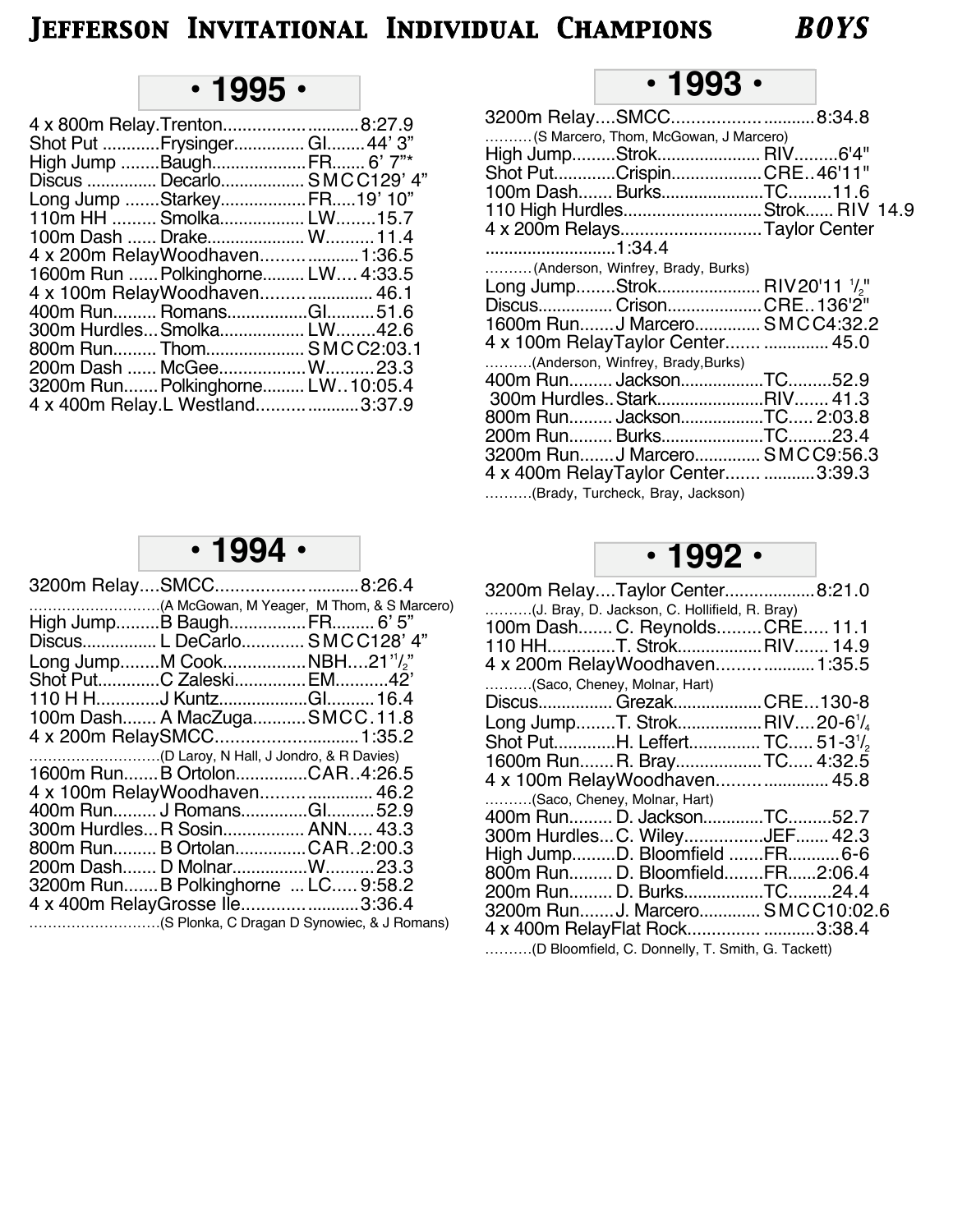## **• 1991 •**

| High Jump R, Miller Allen Park 6-2                      |  |  |
|---------------------------------------------------------|--|--|
| Long JumpC. ReynoldsCRE20-2 <sup>1</sup> / <sub>4</sub> |  |  |
| Shot PutC. GildersleeveSMCC 42-0                        |  |  |
| DiscusM. LaboJEF 133-10                                 |  |  |
| 4 x 800m RelayGrosse Ile8:28.9                          |  |  |
| 110m HHT. StrokRIV 15.0                                 |  |  |
| 100m dash C. Reynolds Crestwood11.4                     |  |  |
|                                                         |  |  |
| 1600m run P. Masserant JEF 4:40.8                       |  |  |
|                                                         |  |  |
| 400m dash B. Blackburn CRE 53.1                         |  |  |
| 300m hurdlesW. Manor SMCC41.0                           |  |  |
| 800m runP. Masserant JEF 2:04.0                         |  |  |
| 200m dash A. SafiedineCRE 23.3                          |  |  |
| 3200m run J. Marcero SMCC 10:20.2                       |  |  |
| 4 x 400m relayGrosse Ile3:38.1                          |  |  |
|                                                         |  |  |

## **• 1990 •**

| DiscusPete HillHUR 150'5"                       |  |  |
|-------------------------------------------------|--|--|
| Long JumpB SmithAIR 19'7"                       |  |  |
| Shot PutB Livernois JEFF 46'11'/                |  |  |
| High JumpH CouchAIR6'0"                         |  |  |
|                                                 |  |  |
|                                                 |  |  |
| 110m HHWaltersCRES 16.0                         |  |  |
| 100m DashReyoldsCRES 11.5                       |  |  |
| 800m Relay Crestwood  1:35.0                    |  |  |
| (J Vinluan, J Vaughn, B Blackburn, C Reynolds)  |  |  |
| 1600m Run Beyst CAR4:37.4                       |  |  |
| 400m Relay Crestwood  45.0                      |  |  |
| (J Vinluan, A Safiedine, B Walters, C Reynolds) |  |  |
|                                                 |  |  |
| 330m HurdlesManorSMCC 42.6                      |  |  |
| 800m RunBeyst CAR1:59.2                         |  |  |
| 200m DashVinlvan CRES 22.7                      |  |  |
| 3200m Run LowryHUR10:27.1                       |  |  |
| 1600m Relay Carlson 3:32.9                      |  |  |
| (J Nickel, J Beyst, K Spano, J Ortolon)         |  |  |
|                                                 |  |  |

#### **• 1989 •**

| High JumpJ. TuttleCar6-7*                             |  |
|-------------------------------------------------------|--|
| Long JumpJ. TuttleCar20-7 <sup>3</sup> / <sub>4</sub> |  |
| Shot PutM. Mayvile Car 47-11                          |  |
| DiscusLapointeEM 127-7                                |  |
|                                                       |  |
| 8:37.5                                                |  |
| (Steinman, Meyer, Wickenheiser, Klaes)                |  |
| 110m HHK. Kama Wood 16.6                              |  |
| 100m dash D. Bowman EM 11.5                           |  |
|                                                       |  |
| 1:36.5                                                |  |
| (Gardner, Holcomb, West, Bobruk)                      |  |
| 1600m run Beyst Car4:34.3                             |  |
|                                                       |  |
| (Foster, Eastridge, Massengill, Hill)                 |  |
| 400m dash D. Holcomb Jef 52.4                         |  |
| 300m hurdles Rojem Jef 41.9                           |  |
| 800m runBeyst Car1:58.9                               |  |
| 200m dash BrowCar23.5                                 |  |
| 3200m run Klaes SMCC 10:07.2                          |  |
| 4 x 400m relayCarlson3:36.2                           |  |
| (Beyst, Neckel, Ortalon, Tuttle)                      |  |

#### **• 1988 •**

| High Jump KrzyminskiFR 6-4                       |  |      |
|--------------------------------------------------|--|------|
| Long JumpM. MausJef20-5                          |  |      |
| Shot PutBryantEM47-2 <sup>1</sup> / <sub>2</sub> |  |      |
|                                                  |  |      |
| 4 x 800m relay NB Huron 8:32                     |  |      |
|                                                  |  |      |
| 100m dash BrowCar 11.3                           |  |      |
| 4 x 200m relayJefferson                          |  |      |
| 1:36.1                                           |  |      |
| 1600m run T. Klaes SMCC4:40.9                    |  |      |
|                                                  |  | 45.9 |
|                                                  |  |      |
|                                                  |  |      |
| 800m runKlaes SMCC2:05.6                         |  |      |
| 200m dash G. Bobruk Jef 23.7                     |  |      |
| 3200m run Wickenheiser SMCC 10:21.7              |  |      |
|                                                  |  |      |
| 3:35.8                                           |  |      |
| Pole Vault McMollen EM11-6                       |  |      |